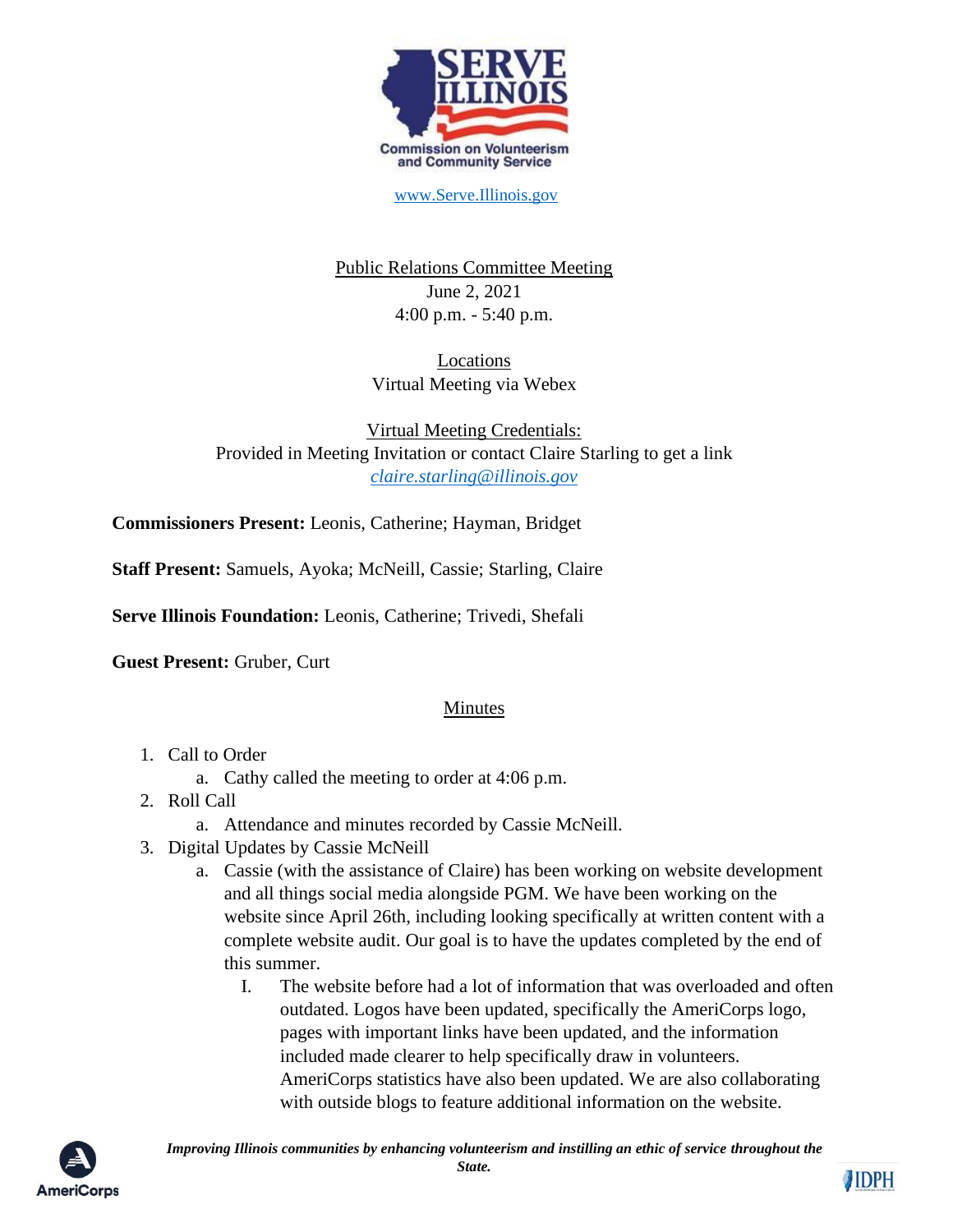- II. Cassie has also been working on the Serve IL social media platforms as well. Our accounts are currently being used to share information from sister organizations. We are working on improving engagement and retention. Since February, we have improved our overall audience and the diversity of that audience as well. We are looking to include more information and engagement from board members and award winners from our recognition events like the Governor's Hometown Awards. We are looking to also roll out an AmeriCorps recruitment campaign with a timeline of July-September 2021.
- III. We also posted a press release from the Governor's Hometown Awards and received a huge response from individuals and local newspapers from across Illinois. Coming up, we are including an AmeriCorps Awards announcement and are looking to promote the Governor's Volunteer Service Awards in October.
- IV. Cassie also created a Board of Commissioner's onboarding deck to help orient new commissioners to the Serve Illinois board. Bridget asked if she was thinking through any ideas in terms of website accessibility and where there could be improvements. This can also be considered with our social media platforms as well. Cassie will be setting up a time to work together with Bridget soon to work through these steps to better accessibility on the Serve Illinois website.
- 4. Recap Marketing and Brand Strategy
	- a. Curt presented- PGM has been working with Serve Illinois to tighten up aspects with our branding and marketing.
		- i. PGM Engagement: Brand Strategy, working toward understanding who Serve Illinois Commission is including one on one interviews.
		- ii. Phase 1- Brand Strategy
		- iii. Research- Changed a bit over time, posed asked "Why do people volunteer?" Conclusion the issue was not geographical. The research was with individuals, the question posed "What do you know about Serve Illinois?"
			- 1. What was discovered is that the core of people who should know Serve Illinois, the awareness was still low. On a national level there was still a lack of understanding of what the organization does. There was an overriding trend that Serve Illinois was a government entity with no reciprocity. The hypothesis of wanting to be the hub of volunteerism is not what the Serve Illinois Commission is being seen as.
			- 2. Findings showed that it was clear that the segmentation of opportunities Serve struggled in. Each community in Illinois has their own needs and thus segmenting might be very difficult and not the best way to go. Serve Illinois can rebuild respect. The idea is that Serve Illinois has not gotten their hands dirty and rolled up



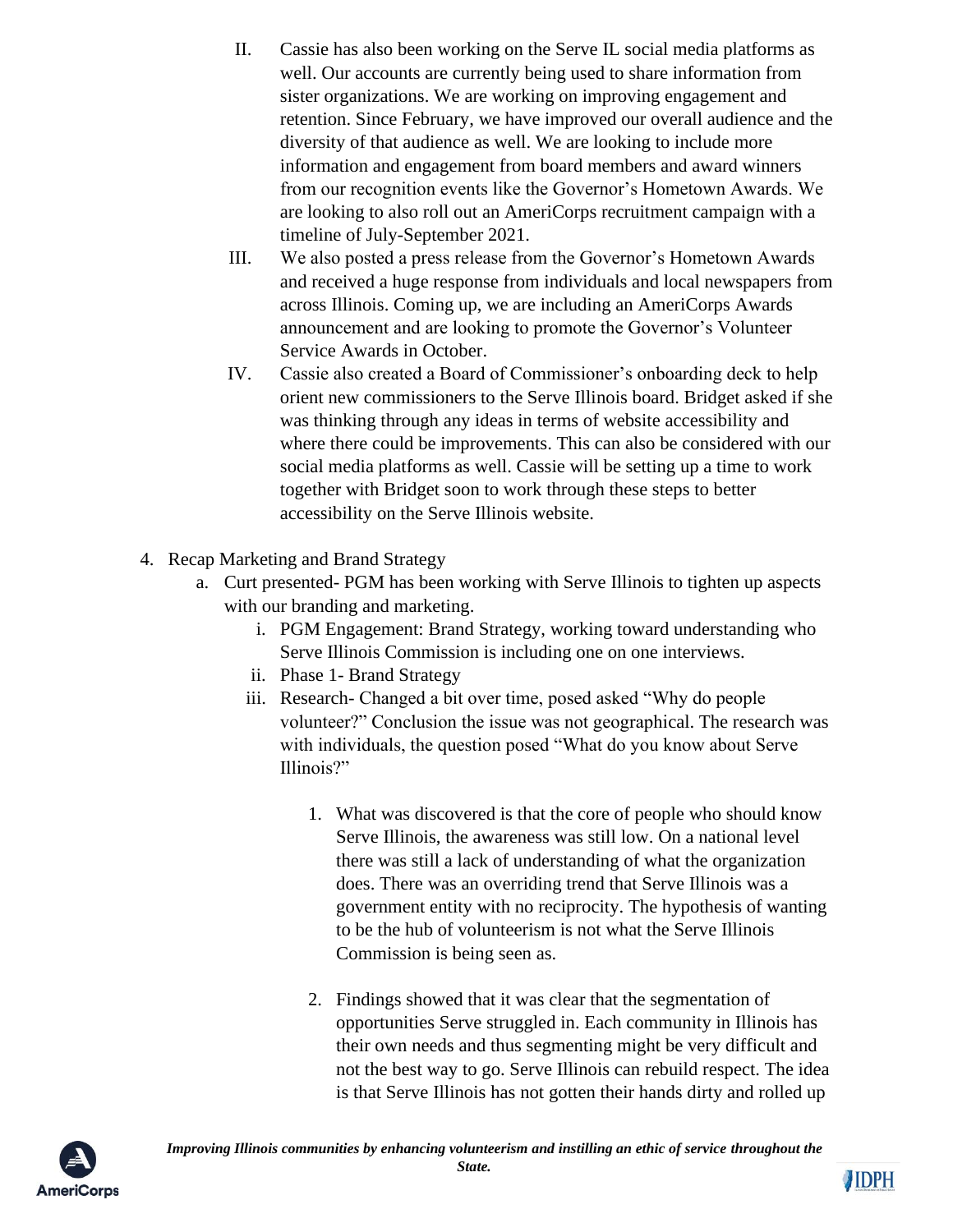their sleeves instead Serve has been seen as only showing up for the "cameras and microphone".

- 3. One of the aspects Curt recognized is that each organization large or small is interested in their own issues, which can make Serve seem like they don't necessarily care on their scale. The use of language, how do we talk about everyone who has needs that are truly important to their community? The use of language is inclusive and very important. Lastly, the collective connection to helping or volunteering has become politicized. We need to tap into our personal feelings to motivate a new generation.
- 4. Recommendations, the sentiment is that Serve has lost its touch, a suggestion to combat that is an Ayoka speaking tour. Does not necessarily need to be Ayoka on the speaking tour, it could be commissioners. Serve could utilize the (possible) opening of Illinois next week to connect again.
- 5. Curt posed a question: how we can recreate a mechanism where people are comfortable having a discussion on constructive criticism for Serve Illinois. Ayoka explains we can provide technical assistance, engage different agencies that can help with writing applications. Serve Illinois can facilitate this agency ambassador opportunities. Catherine offers input, so we could open it up for a listserv. Bridget chimes in, would it be well to say we could be the champion for the non-profits on a national stage, how can we be the convener that directs people to the national stage. It could help move us away from just being the funder, it could be effective. Our job is to help elevate; it doesn't change the actual role of Serve but it does change how people perceive us.
	- a. Shefali added, what comes across to me is that Serve Illinois is just a part of AmeriCorps, what does Serve bring outside of AmeriCorps. What value does Serve Illinois bring to the infrastructure support of volunteerism of the state? As an agency she can attest to the notion that the bigger national agencies really benefit from the AmeriCorps program. Can we develop a one pager that outlines the cost of being a part of the AmeriCorps program and when do we apply? These are important aspects that higher ups need to know before moving forward.
	- b. Bridget chiming in, it would be interesting to take the top 10 questions based on pain points that could be answered in the one pager. It would also be interesting to deep dive



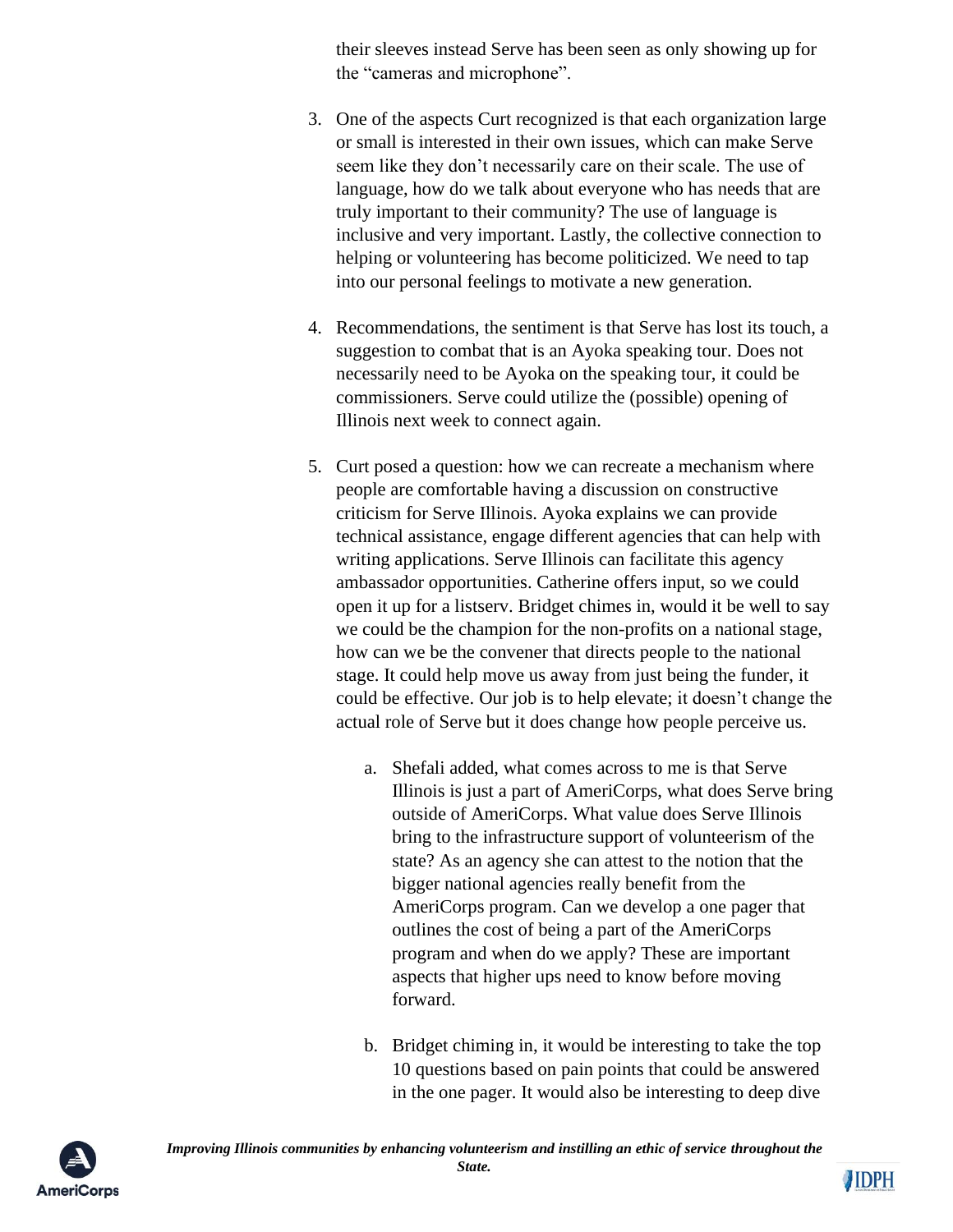into what are the things that we have heard about and not heard about. We should look at changing "citizen" to "illinoians", question where are we in the process of rebranding? It is about localizing the ideas and making it something more approachable.

- c. There is an organization that employs but cannot do it on their own, are we in a place to look at other non-profits that have the bandwidth to take on that task? -Ayoka
- d. It has to be more than solving a marketing position, but it has to be true. – Shefali
- e. We must be honest while also working strategically on marketing efforts. It may be good for us to have more round tables where people can be more honest about their feelings. -Ayoka
- f. Serve just needs to show up and not when there is a microphone, and it gives more materials for Cassie. -Curt
- g. There are a lot of people looking for grant money, I wonder if we can offer a "how to"? – Bridget
- h. I think that is a great good will gesture and we have been talking about doing that and maybe we could utilize some points on social media. – Cathy
- i. Is there a way to share other grant applications as resources? – Shefali
- j. Even if it was a library to give people a sense and even have a webinar that utilizes the resources. – Bridget
- k. If the information could be public with redacted financial information. - Curt

## iv. Vision Statement

- 1. How would you like to handle and move through mission and vision? -Curt
- 2. I think everyone has seen this maybe we can take a stab at it with other commissions – Ayoka



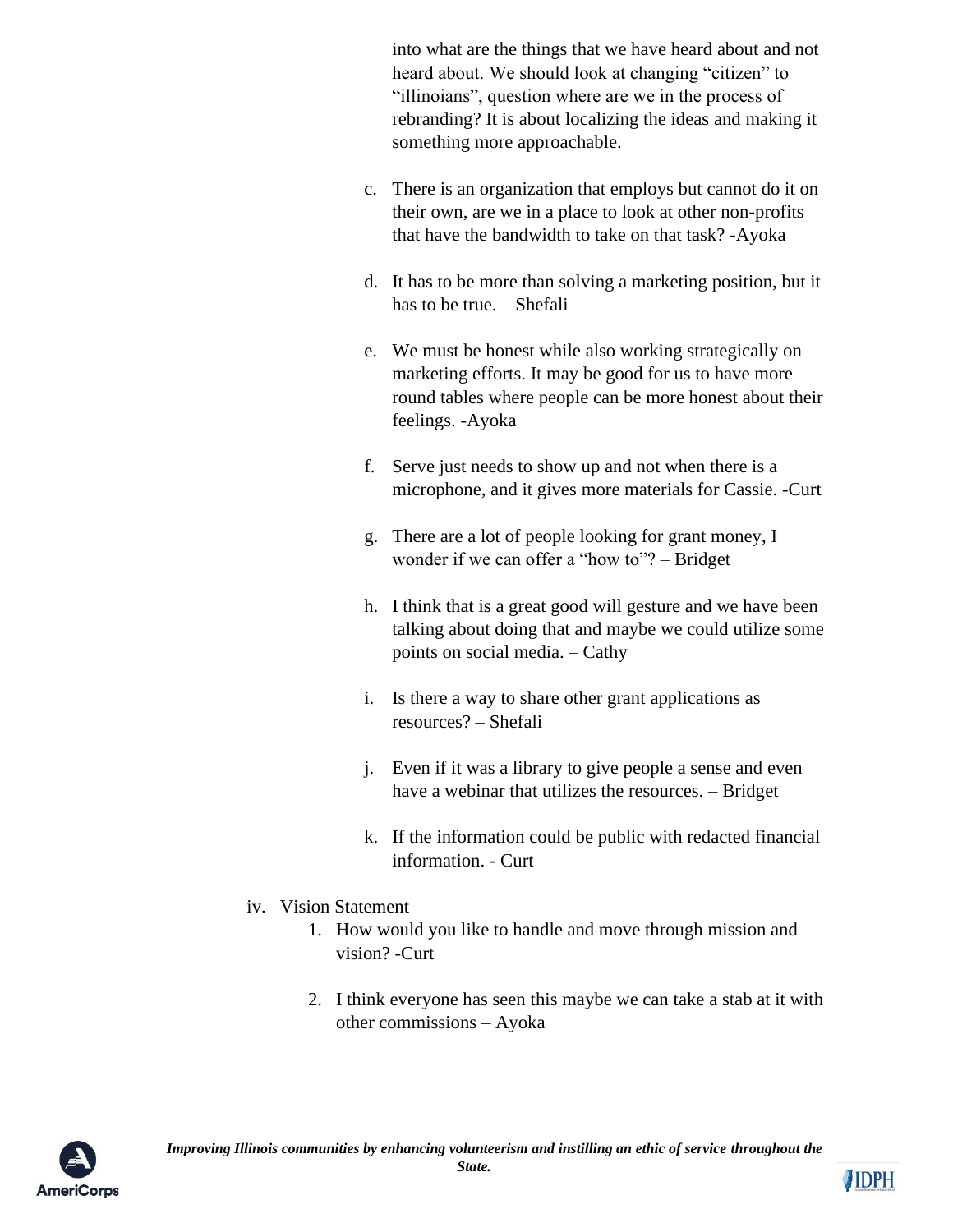- 3. If we have feedback Cathy is okay if we just send it to you, I have some thoughts on inclusive language? – Bridget
- 4. Yes! Cathy
- 5. We need to put something together for the retreat Ayoka (Bridget to CC and reach out to Ayoka.)
- 6. We can still provide feedback on the vision and mission statement – Shefali
- 7. Of course, we know this is going to take rounds! Curt
- v. Goal Formulation
	- 1. How do we put our goals into action?
		- a. SMART Goal
	- 2. Internal Goal Formulation
		- a. We should get the AmeriCorps to work on it?
		- b. There needs to be a focus on collaboration there needs to be a goal on agencies as well – Shefali
		- c. There are aspects that we are still working on, there are three different areas that must have their own goals. Each of these goals have their own logic models, the problem is that we do not have the staff. For the record it is not all about AmeriCorps. – Ayoka
		- d. These are my goals, we looked at low hanging fruit, how do we quantify? – Curt
		- e. When we look at the Allstate Foundation, they tout about their work with organizations but when has Serve worked with them? Not only do we have the opportunity for Ayokas newness we also have commissioners in the fold, if serve Illinois ask all the commissioners to go out there and show that action. – Curt
		- f. We have talked about doing some strategic relationship work, part of the issue is the foundation job, but the foundation has been working to keep their head above water. - Curt
- Next Steps
	- o Commissioners look at the goal formulation page and send it comments and suggestions.